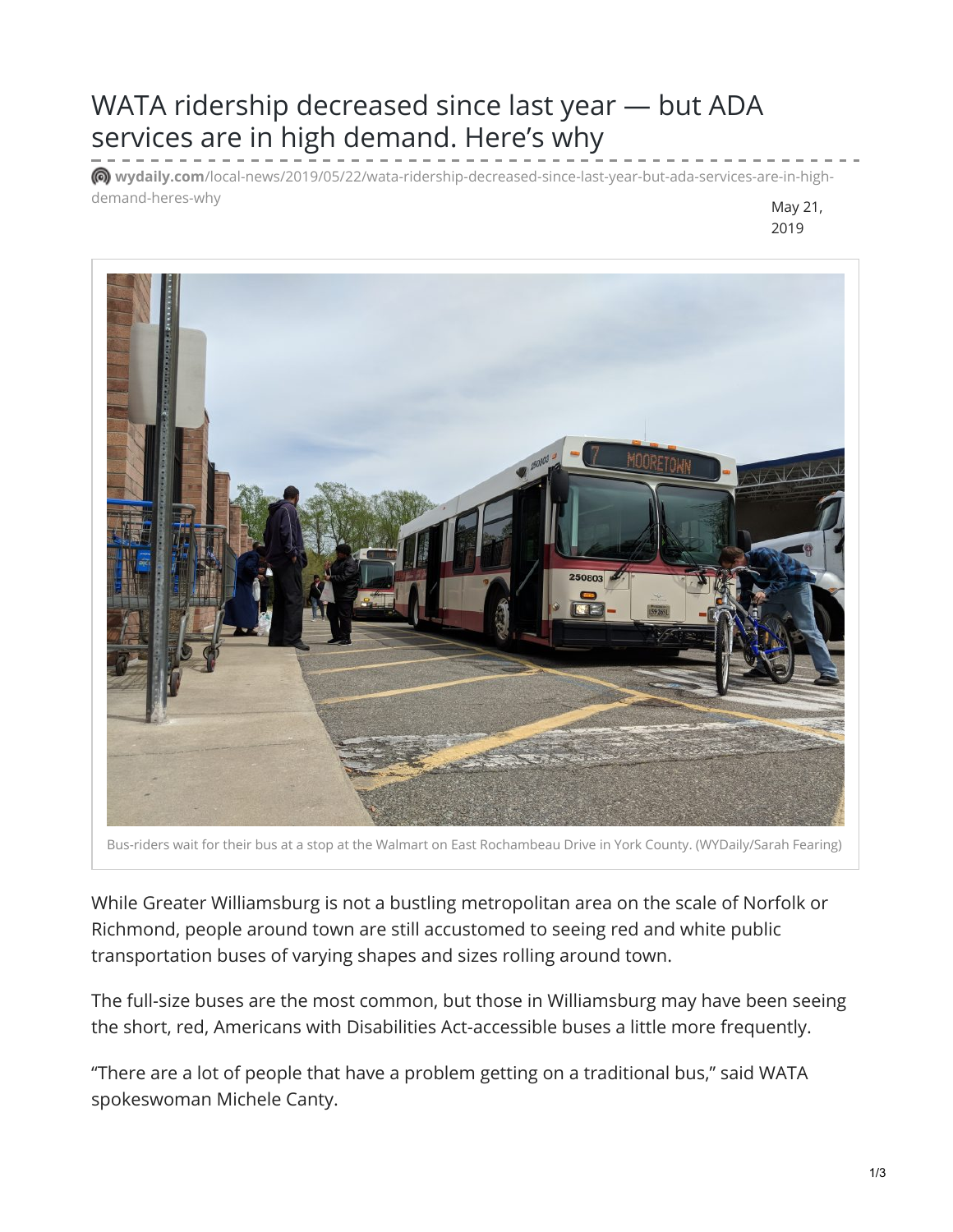Ridership on the Williamsburg Area Transportation Authority's ADA-accessible buses has gradually grown in recent years, according to ridership data released by WATA earlier this month.

 Canty said the increase is likely because of two things: Increased awareness of WATA's services for those with disabilities, as well as a growing and aging area population.

 WATA has five ADA-accessible buses and vans that make about 60 to 75 trips per day, Canty said.

"There's a tremendous need for this service in this area," she added.

## Data shows…

 Any transit agency that receives funding from the federal government is required to have some sort of paratransit — or ADA-accessible — service.

 ADA ridership [increased](http://www.gowata.org/AgendaCenter/ViewFile/Item/1025?fileID=1662) almost every single month of fiscal year 2019 compared to the same months in fiscal years 2018 and 2017.

 ADA ridership increased 20.2 percent year to date in April. Fixed-route ridership, however, saw a 3.4-percent decrease in the same period.

 WATA's paratransit service had 9,746 riders from July 2018 to April 2019. Overall, fixed-route ridership hovered around 701,000 for the same amount of time.

 WATA's ADA buses will take people to work, doctor's appointments, the grocery store and more. Staff on board are trained to help those with disabilities, Canty said.

 "There are a lot of retirees and folks with disabilities… that's a population that continues to go up," Canty said. "We anticipate some more riders in the future. People are getting older."

<u>U.S. Census [Bureau](https://www.census.gov/quickfacts/fact/table/yorkcountyvirginia,jamescitycountyvirginia,williamsburgcityvirginiacounty/PST040218) data</u> shows 6.7 percent of Williamsburg's population younger than 65 years old is disabled. James City County is at 8 percent, and York County is at 8.1 percent.

## How the service works

 WATA has five buses and vans that are specifically ADA-accessible. Unlike the regular buses scheduled on set routes, the routes of the ADA buses change as more people request the service.

There are no set routes for the paratransit buses because they pick up riders as-needed.